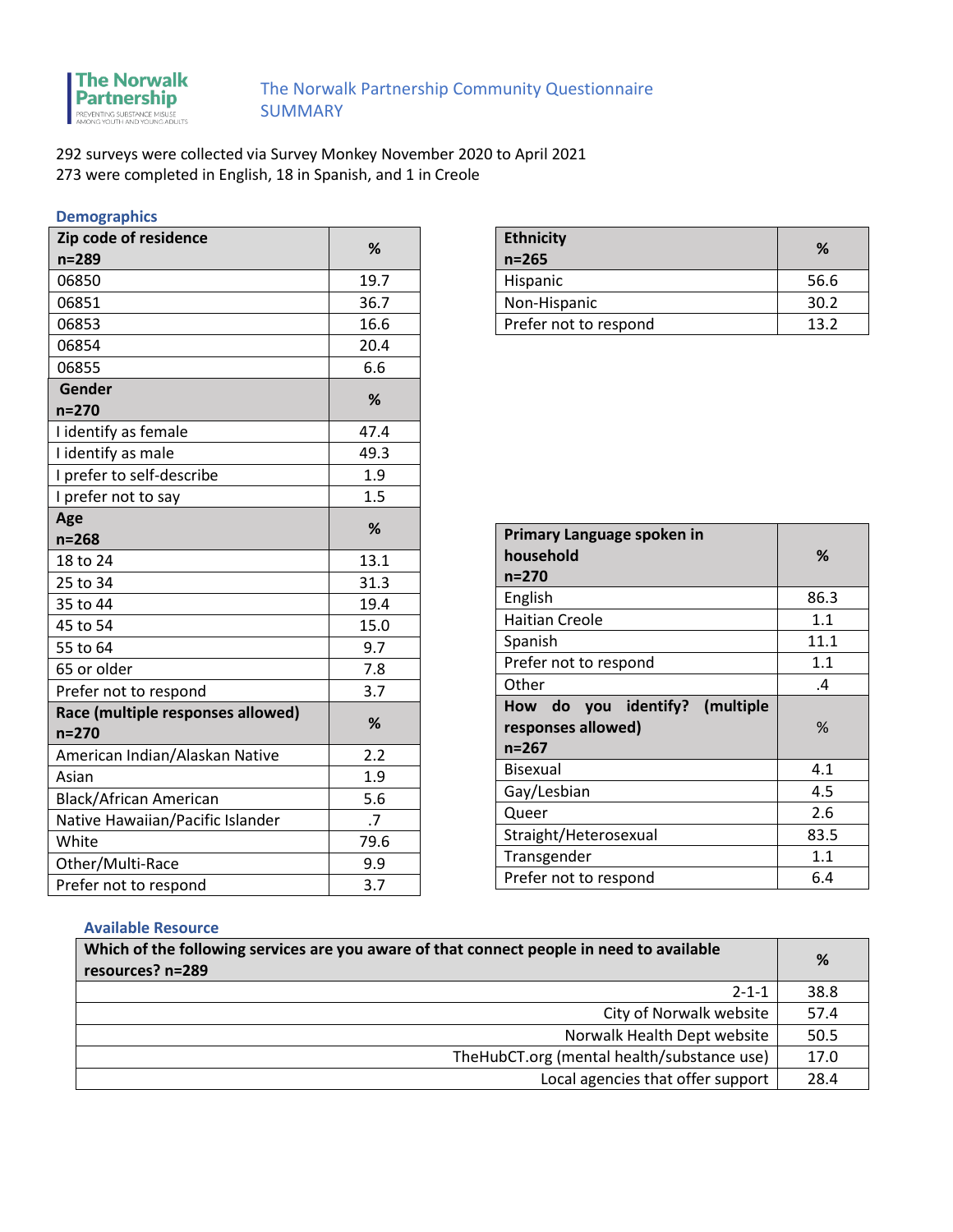#### **Impact of COVID-19**

|                                                                          |              | No change/ |               |
|--------------------------------------------------------------------------|--------------|------------|---------------|
| In what ways has COVID-19 affected the following?                        | <b>WORSE</b> | the same   | <b>BETTER</b> |
| $n = 290$                                                                | %            | %          | %             |
| Your emotional wellbeing                                                 | 43.1         | 42.4       | 14.5          |
| Your relationships with family/friends                                   | 26.5         | 46.7       | 26.8          |
| Your physical health                                                     | 28.0         | 48.8       | 23.2          |
| Your access to health care (ex. doctors, dentists)                       | 31.1         | 55.2       | 13.6          |
| Your access to mental health supports (ex. counselors, therapists, etc.) | 21.5         | 62.6       | 15.9          |
| Your access to food                                                      | 16.6         | 67.5       | 15.9          |
| Your financial security                                                  | 33.8         | 52.8       | 13.4          |
| Your access to transportation                                            | 13.9         | 71.8       | 14.2          |

|                                                                             | Do not use/ |             |            |             |
|-----------------------------------------------------------------------------|-------------|-------------|------------|-------------|
| In what ways has the COVID-19 pandemic affected you                         | not         |             | No change/ |             |
| in terms of the following behaviors:                                        | applicable  | <b>LESS</b> | the same   | <b>MORE</b> |
| $n = 291$                                                                   | %           | %           | %          | %           |
| Using alcohol                                                               | 30.3        | 18.3        | 33.4       | 17.9        |
| Using nicotine (cigarettes or vapes)                                        | 60.6        | 9.8         | 21.6       | 8.0         |
| Using marijuana (THC, weed, edibles)                                        | 67.9        | 10.7        | 15.2       | 6.2         |
| Using prescription drugs for the purpose of getting high<br>or to feel good | 70.4        | 10.3        | 15.1       | 4.1         |

# **Mental Health – Self Reported Depression & Anxiety**

## **On the PHQ-4, 62% of respondents scored as having some level of Psychological Distress and 29% are at risk for moderate or severe anxiety & depression.**

PHQ4 total scores fell into the following categories of 'psychological distress':

- 38%: None
- 32%: Mild
- 22%: Moderate
- 7%: Extreme

For subscales a score of 3 or more is considered positive for screening purposes:

- Depression Subscale: 30% scored a 3+
- Anxiety Subscale: 34% scored a 3+

| PHQ4<br>Over the past 2 weeks how often have you been<br>bothered by the following problems:<br>$n = 290$ | Not at all<br>% | Several<br>days<br>% | More than<br>half the days<br>% | <b>Nearly</b><br>every day<br>% |
|-----------------------------------------------------------------------------------------------------------|-----------------|----------------------|---------------------------------|---------------------------------|
| Little interest or pleasure in doing things                                                               | 38.6            | 36.2                 | 21.3                            | 3.8                             |
| Feeling down, depressed, or hopeless                                                                      | 41.2            | 35.6                 | 17.0                            | 6.2                             |
| Feeling nervous, anxious or on edge                                                                       | 35.3            | 39.8                 | 18.2                            | 6.6                             |
| Worrying too much about different things                                                                  | 29.6            | 39.4                 | 22.2                            | 8.8                             |

#### PHQ4 Source and Scoring:

[https://www.utahmed.org/docs/CS\\_Resources/PHQ-4%20Patient%20Health%20Questionnaire.pdf](https://www.utahmed.org/docs/CS_Resources/PHQ-4%20Patient%20Health%20Questionnaire.pdf)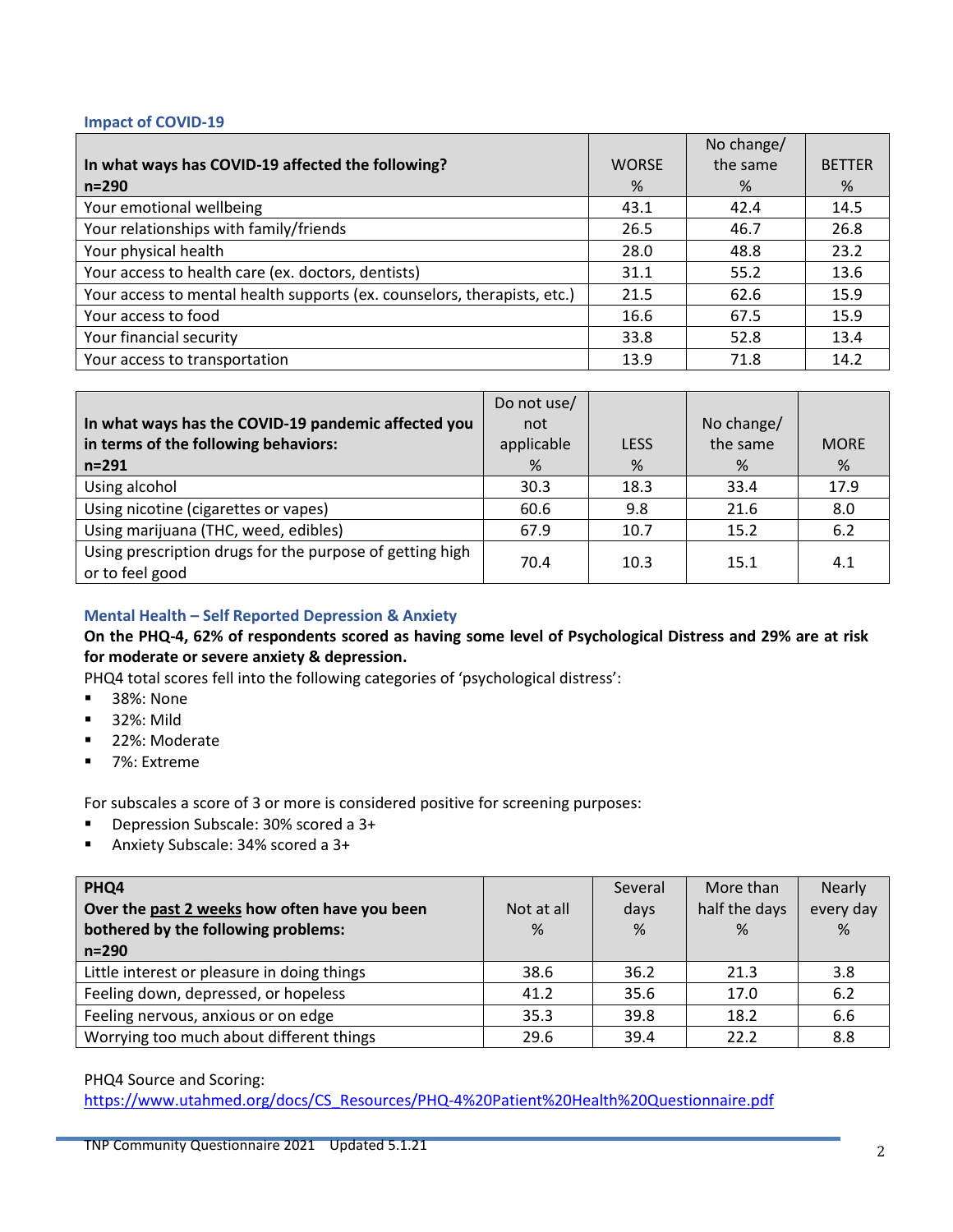# **Knowledge of Laws and Proper Disposal**

| How familiar are you with<br>$n = 291$                                                                                 | Unfamiliar<br>% | Somewhat<br>familiar<br>% | Very<br>familiar<br>% |
|------------------------------------------------------------------------------------------------------------------------|-----------------|---------------------------|-----------------------|
| the Connecticut law that took effect in October 2019 raising the age to<br>21 to purchase tobacco and vaping products? | 28.6            | 47.2                      | 24.1                  |
| the state's Social Host Law that makes it illegal to provide a place for<br>teens to drink?                            | 36.3            | 37.0                      | 26.6                  |
| proper ways to safely store prescription medications in your home?                                                     | 23.0            | 43.3                      | 33.7                  |
| proper ways to dispose of unused, or excess prescription drugs that<br>are in your home?                               | 21.5            | 48.4                      | 30.1                  |

# **Community Norms around Substance use**

| Please choose the response that best describes how you<br>feel:<br>$n = 270$                                  | Strongly<br><b>Disagree</b><br>% | <b>Disagree</b><br>% | Neither<br>agree/<br>disagree<br>% | Agree<br>% | Strongly<br>Agree<br>% |
|---------------------------------------------------------------------------------------------------------------|----------------------------------|----------------------|------------------------------------|------------|------------------------|
| Alcohol consumption is common at our local beaches.                                                           | 11.9                             | 9.6                  | 35.6                               | 38.1       | 4.8                    |
| Alcohol consumption is common on school grounds when<br>families are attending sports games or band concerts. | 17.8                             | 17.0                 | 42.2                               | 18.9       | 4.0                    |
| Drinking alcohol is a normal part of growing up.                                                              | 18.6                             | 19.3                 | 33.8                               | 24.5       | 3.7                    |
| It is easy to find substance-free social activities in our<br>community.                                      | 14.1                             | 13.0                 | 35.9                               | 31.1       | 5.9                    |

| Please choose the response that best describes how you<br>feel:<br>$n = 270$           | Strongly<br><b>Disagree</b><br>$\frac{9}{6}$ | <b>Disagree</b><br>% | <b>Neither</b><br>agree/<br>disagree<br>% | Agree<br>% | Strongly<br>Agree<br>% |
|----------------------------------------------------------------------------------------|----------------------------------------------|----------------------|-------------------------------------------|------------|------------------------|
| In our community, marijuana (weed, THC) is commonly<br>used in homes.                  | 17.0                                         | 14.1                 | 38.9                                      | 26.7       | 3.3                    |
| Using marijuana (weed, THC) is a normal part of growing<br>up.                         | 28.0                                         | 24.2                 | 31.3                                      | 13.8       | 2.6                    |
| It is okay to use marijuana recreationally.                                            | 27.9                                         | 20.8                 | 26.8                                      | 18.9       | 5.6                    |
| Vaping nicotine (e-cigarettes, JUUL, Puff Bars, Blue, etc.) is<br>socially acceptable. | 31.7                                         | 20.5                 | 29.1                                      | 14.9       | 3.7                    |
| Vaping nicotine is safer than smoking cigarettes.                                      | 43.0                                         | 20.7                 | 22.9                                      | 11.5       | 1.9                    |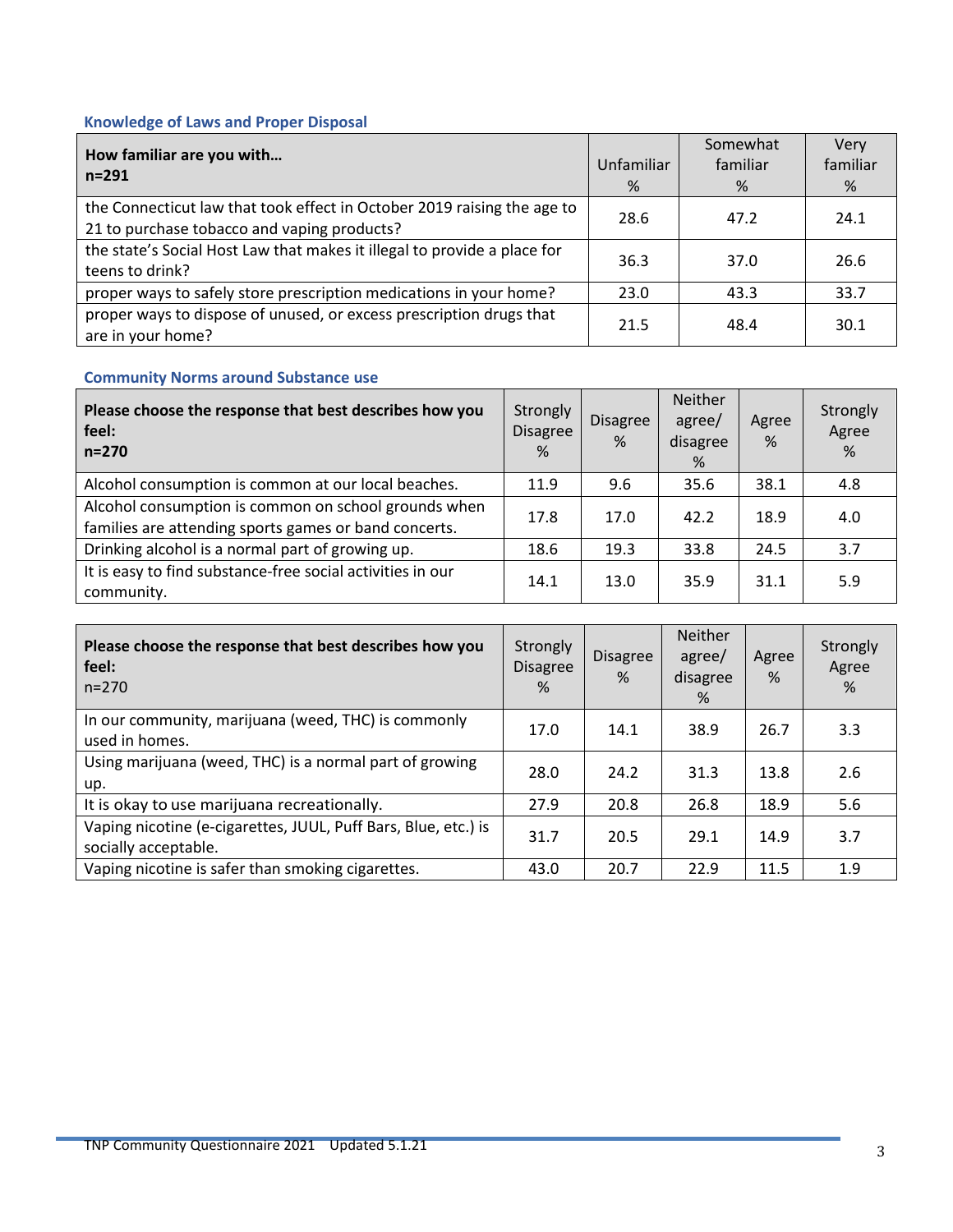# **Parent Section**

| Do you have a Middle School or High School-<br>age child who resides in Norwalk?<br>$n = 268$ | %   |
|-----------------------------------------------------------------------------------------------|-----|
| Yes                                                                                           | 38% |

**The following data includes only respondents who indicated having a school-age child in grade 6 to 12.** 

| My oldest child is in grade: |    |      |
|------------------------------|----|------|
| $n = 101$                    |    | %    |
|                              | 6  | 21.8 |
|                              |    | 16.8 |
|                              | 8  | 17.8 |
|                              | 9  | 9.9  |
|                              | 10 | 11.9 |
|                              | 11 | 10.9 |
|                              | 12 | 10.9 |

## **Concern around Child's Wellness**

| How concerned are you about your child's current level of:<br>$n = 102$ | Not at all | Slightly  | Verv             | Extremely |
|-------------------------------------------------------------------------|------------|-----------|------------------|-----------|
|                                                                         | concerned  | concerned | <b>concerned</b> | concerned |
|                                                                         | %          | %         | %                | %         |
| Stress and anxiety                                                      | 16.7       | 43.1      | 33.3             | 6.9       |
| Depression                                                              | 22.2       | 41.4      | 28.3             | 8.0       |
| Social isolation                                                        | 17.0       | 33.0      | 36.0             | 14.0      |
| Academic achievement (compared with last year)                          | 20.4       | 40.8      | 26.5             | 12.2      |

## **Family Norms around Substance Use**

| Please choose the response that best describes how you<br>feel:<br>$n = 102$                                                                  | <b>Never</b><br>% | Seldom<br>% | Some of<br>the time<br>$\%$ | Most of<br>the time<br>% |
|-----------------------------------------------------------------------------------------------------------------------------------------------|-------------------|-------------|-----------------------------|--------------------------|
| If my child had an important concern about drugs, alcohol,<br>sex, depression or some other serious issue, they would talk<br>to me about it. | 9.8               | 20.6        | 47.1                        | 22.5                     |
| I talk to my child about the dangers of substance use.                                                                                        | 9.7               | 20.4        | 31.1                        | 38.8                     |
| I take steps to ensure that kids/teens do not drink alcohol in<br>our home.                                                                   | 10.8              | 23.5        | 22.5                        | 43.1                     |
| I take steps to ensure that kids/teens do not use marijuana<br>or other drugs in our home.                                                    | 11.8              | 13.7        | 22.5                        | 52.0                     |
| I lock up all prescription medications in our home.                                                                                           | 21.4              | 20.4        | 30.1                        | 28.2                     |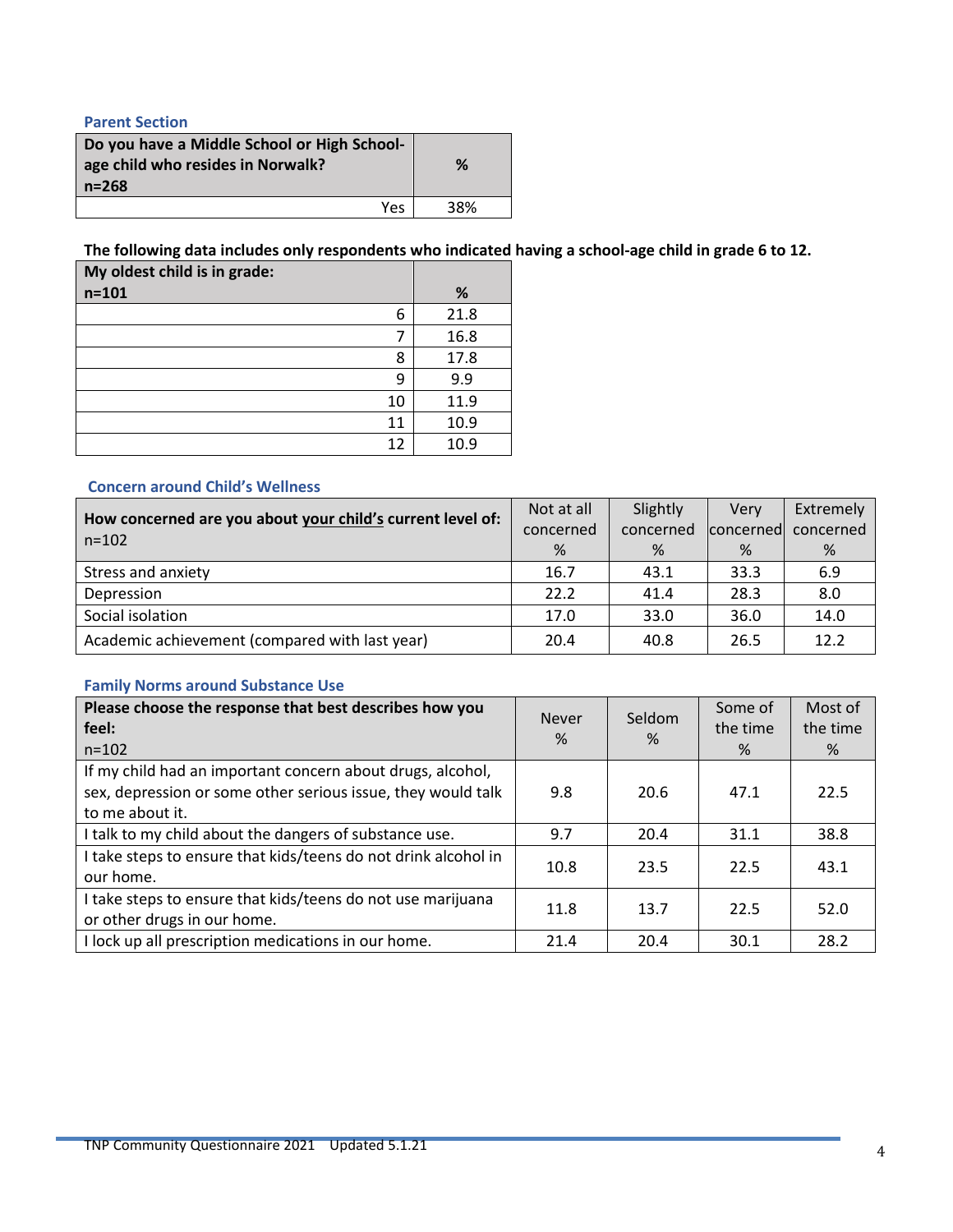| Please choose the response that best describes how you<br>feel:<br>$n = 102$                                                                  | Strongly<br><b>Disagree</b><br>% | <b>Disagree</b><br>$\%$ | <b>Neither</b><br>disagree/<br>agree<br>% | Agree<br>% | Strongly<br>Agree<br>% |
|-----------------------------------------------------------------------------------------------------------------------------------------------|----------------------------------|-------------------------|-------------------------------------------|------------|------------------------|
| I have very little control over whether my teen drinks<br>alcohol.                                                                            | 25.5                             | 23.5                    | 26.5                                      | 19.6       | 4.9                    |
| I have very little control over whether my teen uses<br>marijuana (weed, cannabis, edibles, THC).                                             | 25.5                             | 28.4                    | 21.6                                      | 13.7       | 10.8                   |
| In my own choices around alcohol, vaping, marijuana, and<br>prescription drugs, I have considered the behavior I am<br>modeling for my child. | 13.7                             | 12.7                    | 18.6                                      | 30.4       | 24.5                   |
| I think teenagers should be allowed to drink during high<br>school, so they learn how to drink responsibly.                                   | 29.4                             | 18.6                    | 19.6                                      | 24.5       | 7.8                    |
| I prefer that my child drink at our house to avoid driving<br>under the influence.                                                            | 23.8                             | 14.9                    | 22.8                                      | 24.8       | 13.9                   |
| I teach my child not to drink until they are 21 or older.                                                                                     | 16.5                             | 10.7                    | 20.4                                      | 30.1       | 22.3                   |
| I teach my child that marijuana is an illegal drug.                                                                                           | 15.8                             | 8.9                     | 25.7                                      | 21.8       | 27.8                   |

# **Perceived Ease of Access**

| How easy or hard do you think it would be for a teen in                                                                                        | Very | Somewhat | Somewhat | Very |
|------------------------------------------------------------------------------------------------------------------------------------------------|------|----------|----------|------|
| your child's grade to get access to:                                                                                                           | Hard | hard     | easy     | Easy |
| $n=98$                                                                                                                                         | %    | %        | %        | %    |
| Alcohol from their own home or a friend's home                                                                                                 | 14.4 | 29.9     | 38.1     | 17.5 |
| Alcohol from somewhere else                                                                                                                    | 17.5 | 38.1     | 27.8     | 16.5 |
| Marijuana/THC/Cannabis/Weed/Edibles                                                                                                            | 20.8 | 34.4     | 37.5     | 7.3  |
| Vapes/Electronic cigarettes/E-cigs/JUUL/Puff bars/Blu                                                                                          | 15.3 | 31.6     | 35.7     | 17.3 |
| Prescription drugs that are not prescribed to them, including<br>pain relievers, tranquilizers (e.g., Xanax) and stimulants<br>(e.g., Ritalin) | 24.5 | 40.8     | 21.4     | 13.3 |
| Drugs through social media, Amazon, or other online<br>sources                                                                                 | 24.0 | 36.5     | 27.0     | 12.5 |

# **Knowledge of Supports & Resources**

| Which of the following free supports & resources for Norwalk youth are you aware of? | %    |
|--------------------------------------------------------------------------------------|------|
| $n = 88$                                                                             |      |
| School-Based Health Centers (middle and high schools)                                | 48.9 |
| Teen Talk crisis counselors/Kids in Crisis                                           | 54.5 |
| Norwalk SMART Recovery Teen support group                                            | 31.8 |
| Norwalk Alateen support group                                                        | 20.5 |
| Norwalk Youth Services Bureau - Peer Connections support group                       | 36.4 |
| Family Navigators - available through the Norwalk human services department          | 15.9 |
| Crisis Text Line                                                                     | 9.0  |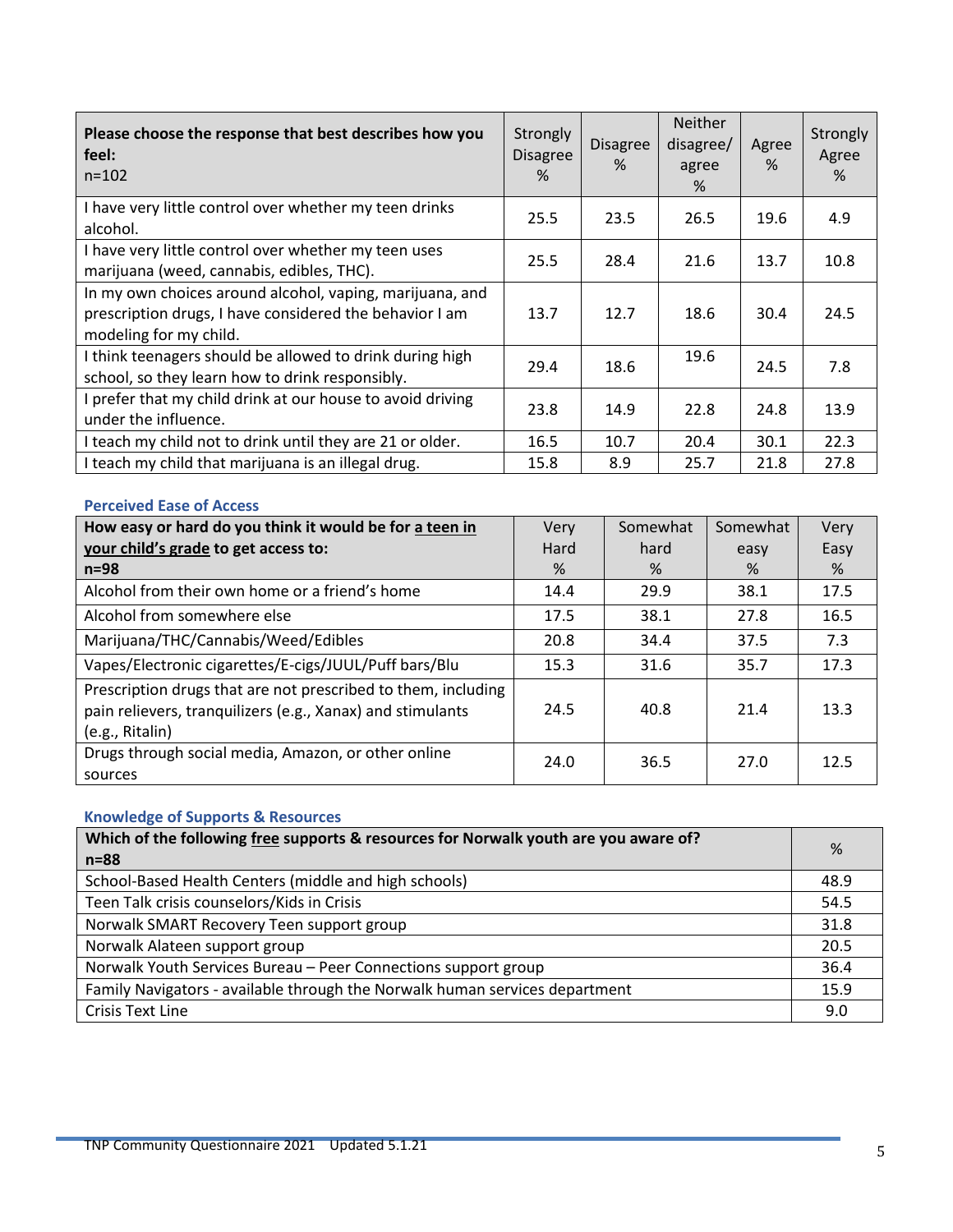## **Information and Training Interest**

| What information or training are you most interested in to support your child's health &<br>wellbeing? (check all that apply) n=94 | %    |
|------------------------------------------------------------------------------------------------------------------------------------|------|
| Risks of underage drinking                                                                                                         | 43.6 |
| The new marijuana                                                                                                                  | 28.7 |
| Risks of vaping                                                                                                                    | 30.9 |
| Is my child using drugs?                                                                                                           | 34.0 |
| The power of parenting                                                                                                             | 30.9 |
| <b>Stress management</b>                                                                                                           | 37.2 |
| Recognizing & responding to a mental health crisis                                                                                 | 25.5 |
| Communicating with teens                                                                                                           | 36.2 |
| Social emotional learning                                                                                                          | 29.8 |

| Which of the following would be best for you if you wanted to attend a training or presentation? | %    |
|--------------------------------------------------------------------------------------------------|------|
| $n=95$                                                                                           |      |
| Resource table at my school where I can ask questions and gather information                     | 25.3 |
| Live, socially distanced event in the community                                                  | 49.5 |
| Online event on a school night                                                                   | 43.2 |
| Watch a recorded presentation on the web at a time of my choosing                                | 55.8 |
| Access short videos on different topics on the web                                               | 35.8 |

#### **School Resources**

| The Norwalk Partnership would like to know the best way to get information to you.<br>Which of the following school resources do you read regularly?<br>$n=96$ | %    |
|----------------------------------------------------------------------------------------------------------------------------------------------------------------|------|
| Peachjar                                                                                                                                                       | 35.4 |
| PTO newsletter                                                                                                                                                 | 30.2 |
| Email from school principal                                                                                                                                    | 54.2 |
| Monthly newsletter from Norwalk Public Schools                                                                                                                 | 44.8 |
| Parent social media groups                                                                                                                                     | 36.5 |
| Other                                                                                                                                                          | 3.1  |

## **Comments**

**Is there anything else you would like to share with us about your experiences or observations related to substance use, mental health or the impacts from COVID-19?** 

For a complete list of comments please refer to Appendix A

# **Some experiences/observations around mental health and impacts from COVID-19:**

# **Community Members -**

- "I often feel nervous and can't relax"
- "Anxiety has gotten worse since the beginning of pandemic"
- "The effects of the pandemic on the youth adult population is underestimated. The phrase 'Kids are resilient' is overused…"
- "I do pastoral care check ins with the elderly and many homebound people. Seems like increase in depression for those that are alone or having difficulty not being able to go out or socialize due to COVID…"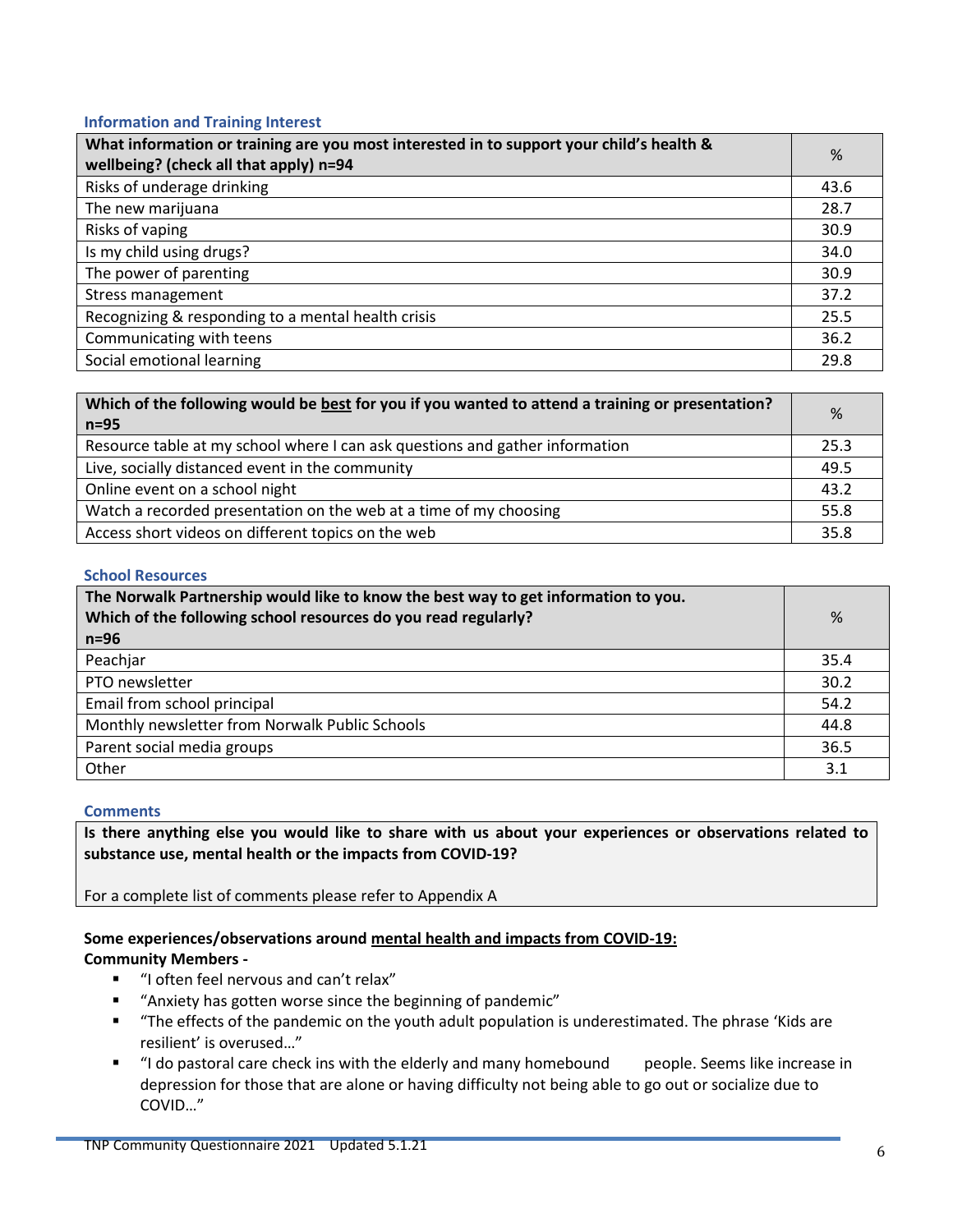# **Parents** -

- "Watch your child's behavior"
- "Pay more attention to your child's movement"
- "Providing more meaningful community services for minors"
- "The oxygen mask is real. All the work I put into my own well-being has been reflected in the well-being on my family members…."

## **Themes:**

- **Increased anxiety (tied to COVID, finances, isolation)**
- The impact of COVID and how it affects so many areas of life (being underreported)
- Big concern for people who live alone or have been isolated
- **More people are willing to talk about mental health**

# **Some experiences and observations around substance use:**

# **Community Members -**

- "A few days ago, I saw my neighbor's daughters sitting with her drinking beer and smoking marijuana with her. First it made me sad and then worries because she said, "do you see how big my girls are getting" and they're between 12 and 15. It's really worrisome that many parents support this type of vice."
- "I wish there were informational talks in the schools using people with or without experience with drugs & alcohol. We need to teach kids early using videos with real stories."
- **"** "Strengthen the supervision of minors' drinking"
- "You can't take drugs. It's bad for you and your family."
- "…many families drink socially and the teenagers either take the liquor from their parents, and if they know friends who are just older than 21 they pay them to make the purchase for the minors."
- "I see more substance abuse in our area and more fights."
- I believe this pandemic has put many more students and parents at risk of leaning towards many types of substance abuse: cigarettes, vaping, liquor or other. However it is readily available to teens today due to Vaping Stores selling to underage minors, of age buyers giving or buying for minors as well as parents doing this as well. Also many families drink socially and the teenagers either take the liquor from their parents, and it they know friends who are just older than 21 and then they pay them to make the purchase for the minors."

## **Parents -**

- "FYI marijuana is legal for certain conditions and I have my card. My children know that I use it for a health condition and are aware that it is illegal unless prescribed."
- …Google on youtube videos about weed, juhling, drinking, cutting there is this underworld of all these things being done under a parents watch and many of them feel useless in trying to help or guide their teens.
- More controls in the schools like periodic bag checks, desk checks, etc. without notifying the kids.

# **Themes:**

- Not using drugs for many reasons -bad for health, harmful, endangers others.
- **Nore supervision needed**
- **IMPORTANCE OF COMMUNICATION WITH KIDS**
- **Importance of supervision**
- **Pay attention to what is going on with your kids.**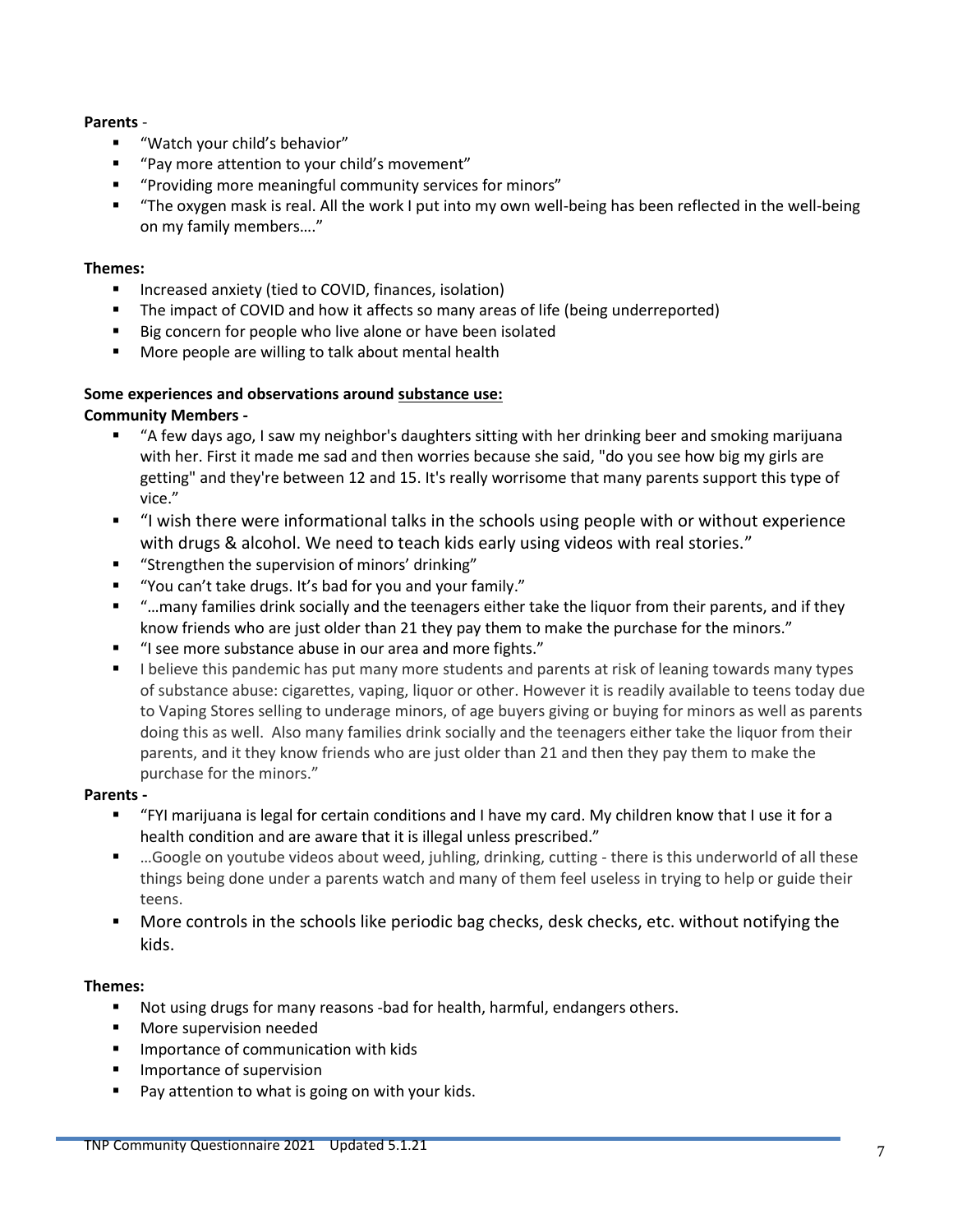# **APPENDIX A**

## **Comments**

**Is there anything else you would like to share with us about your experiences or observations related to substance use, mental health or the impacts from COVID-19?** 

- Me gustaría que hubieran charlas informativas en las escuelas de personas con o sin experiencias sobre dragas alcohol. Debemos informar a los chicos desde ya con videos con historias reales [I wish there were informational talks in the schools using people with or without experience with drugs & alcohol. We need to teach kids early using videos with real stories.]
- Si ase unos dias vei las hijas de mi vesina Sentada con ella tomando con ella cerbesas y fumando marijuana me dio primero tristeza y despues preucupacion por que me dijo vistes que grandes estan mis hijas y estan entre los 12 y 15 años es preocupante que muchos Padres apoyen este tipo de vicios . [ A few days ago I saw my neighbor's daughters sitting with her drinking beer and smoking marijuana with her. First it made me sad and then worries because she said "do you see how big my girls are getting" and they're between 12 and 15. It's really worrisome that many parents support this type of vice.]
- $\bullet$
- More people are willing to talk about mental health.
- Our world is so screwed up. Not enough faith in the home, less hopefulness, too much govt interference, and not enough good parenting & prayer in the home. We have to wake up!
- The scamdemic destroyed our country and our twenty to thirty somethings. They are a bunch of libtards. The covid was a social experiment and they performed perfectedly. You can definitely be controlled now. Bow down, you filthy maggots
- Thank you
- The ignorance of some folks in the community who think they are immune.
- We need to normalize the mentor program. My 18 year old son could use a mentor but there is too much stigma for him to make use of it. Thank you!
- Do harm to others and yourself
- be not afraid of
- Taking drugs endangers oneself and others
- Appropriate communication, you can know each other's ideas
- Watch your child's behavior
- Appropriate communication, you can know each other's ideas
- Strengthen the supervision of minors' drinkin
- Try Not to let the children go out at night
- Strengthen the supervision of minors' drinking
- Appropriate communication, you can know each other's ideas
- Observe your child's circle of friends
- Appropriate communication, you can know each other's ideas
- Strengthen the supervision of tobacco and alcohol
- Try not to choose drugs to harm yourself and others
- To determine if the child had any contact with such a person
- Drugs can destroy a family
- You can't take drugs. You die fast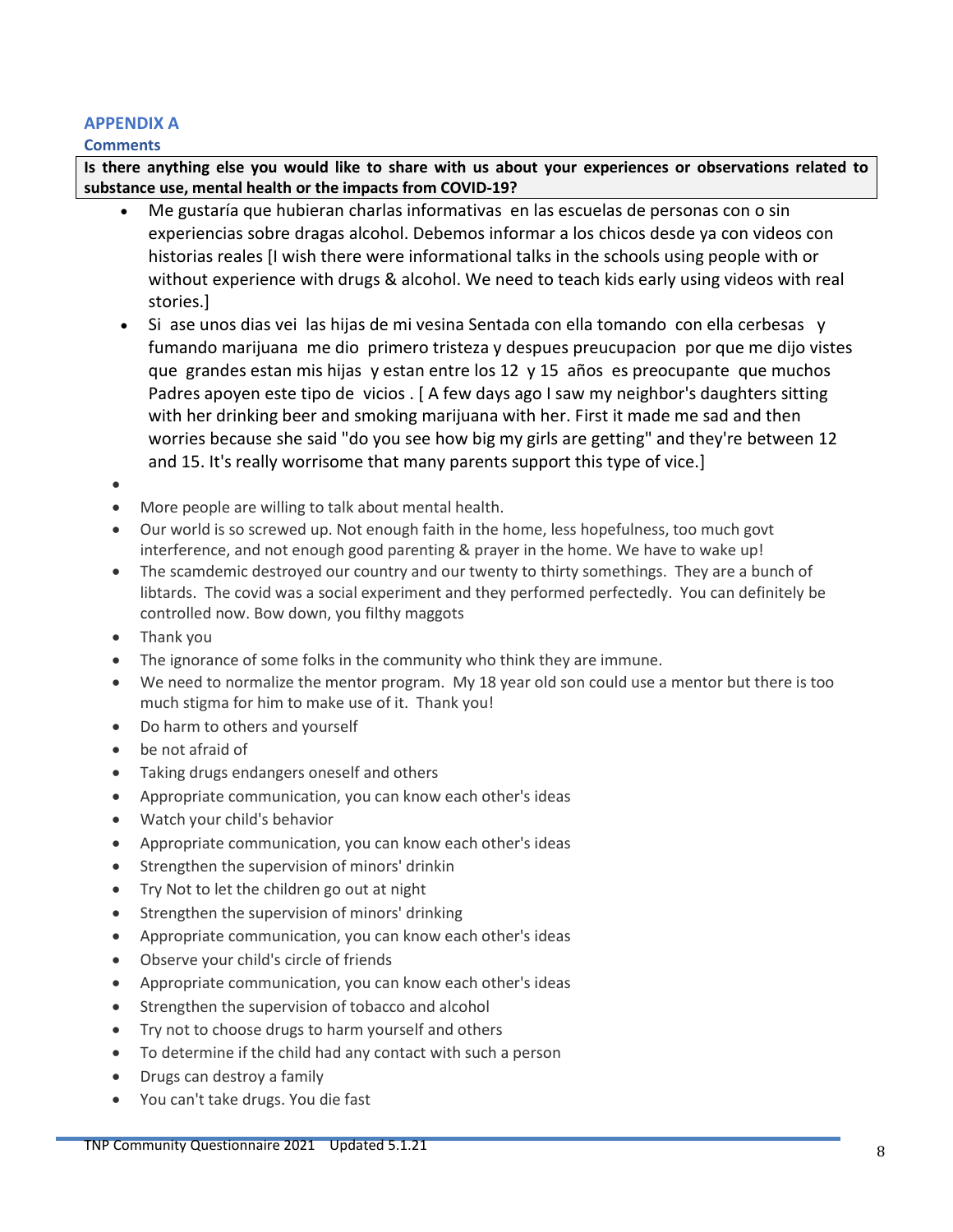- You can't take drugs. It's bad for you and your family
- It's illegal to take drugs and harm others
- Strengthen the supervision of minors' drinking
- Moderate opening of drinking types for minors
- Focus on your child's social circle
- I feel a little anxious that the income during the pandemic has decreased a lot
- Whether the child's heart is healthy or not
- Strengthen the supervision of minors' drinking
- Talk to your kids a lot
- A new disinfection plan is needed
- Moderate opening of drinking for minors
- Add legal tobacco categories
- Focus on your child's behavior
- Is there anything to say?
- This makes us more interesting
- I often feel nervous and can't relax
- I don't recommend drugs, but it's none of my business
- Be Aware of their state of mind
- Drug abuse is harmful to health,
- I need calm so I can continue to work
- Taking drugs endangers oneself and others
- Drugs are not good. I don't recommend drugs
- Talk to your children and pay attention to what they are saying
- My positive mental health during this time is due to great investment in my emotional and spiritual wellness this last year. We worked as a family to get above a crisis before COVID hit, and I was determined that we would not lose our ground.
- Pay More attention to your child's movements
- Minors are energetic and idle
- It's important to wear a mask
- Kids with a history of drug use are acting weird
- Provide psychological counseling
- Kids with a history of drug use are acting weird
- Strengthen the supervision of minors' drinking
- I think the impact of cowid-19 is great
- Kids with a history of drug use are acting weird
- I don't smoke marijuana, but I respect people
- I have nothing to do with other people taking drugs. I don't take drugs
- Talk to your child regularly
- Drug abuse is shameful
- You can't take drugs. It's bad for your health
- A lot of parents don't take it very seriously
- It is not advisable to take drugs
- Better mental health counseling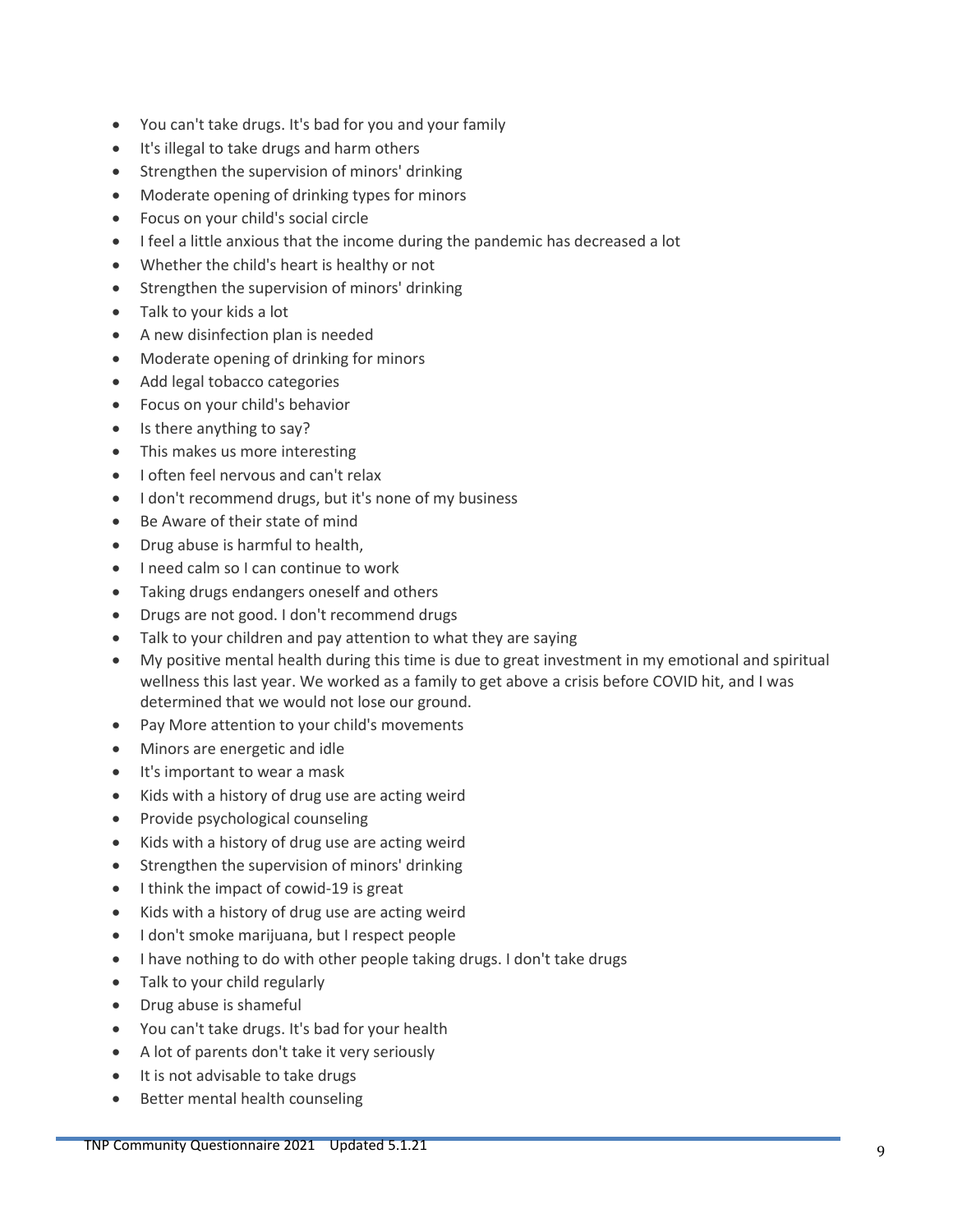- You can drink in moderation
- Strengthen the supervision of minors' drinking
- I believe this pandemic has put many more students and parents at risk of leaning towards many types of substance abuse: cigarettes, vaping, liquor or other. However it is readily available to teens today due to Vaping Stores selling to underage minors, of age buyers giving or buying for minors as well as parents doing this as well. Also many families drink socially and the teenagers either take the liquor from their parents, and it they know friends who are just older than 21 and then they pay vf them to make the purchase for the minors. I also feel the school administration does not enforce the laws of smoking weed, they tell students if you do it do it off school grounds etc ...
- This is a scamdemic and the Dem's should be ashamed at the intense fear and anger they imposed upon people. OPEN UP
- Anxiety has gotten worst since the beginning of pandemic
- The effects of the pandemic on the young adult population is underestimated. The phrase "Kids are resilient" is overused. More attention should be drawn to the negative effects of this pandemic on our youth.
- Nothing on those topics. On the survey itself: I had to use "Neither Agree/Disagree" on a number of items because there was no "Don't know" option. I hope my responses are analyzed correctly as DKs.
- The fatigue of mostly isolating ourselves from the world is very real. Of course we're going to listen to science, but it's been rough to the point where days of the week blend together, especially since we both work from home. I can't imagine how hard it must be on people with substance or mental health issues, but I'm glad to see that you're working on addressing it.
- I think it has increased and is under reported. Substance abuse needs to include computer/tv & food addiction too.
- It affects so many different area of every day life.
- It is nearly impossible for those with substance abuse problems to find good quality care to detox and get follow-up support for an affordable price.
- Increase in medical related pain and limited options for treatment given Covid. Mostly prescription rather than non medicinal modalities.
- need legal changes to make suboxene (help) more available and affordable..current structure blocks patients from getting help due to patient number limits and doctor limits,become very expensive
- I do pastoral care check ins with the elderly and many homebound people. Seems like increase in depression for those that are alone or having difficulty not being to able to go out or socialize due to COVID. Many miss attending the Norwalk Senior Center
- With sensible precautions about the things you can influence being done, mental health is a must yet most health plans and Medicare, limit your participation.
- abuse of alcohol & drugs is on the rise and 12 step programs are not meeting in person. suicide is on the rise as well. the isolation of the pandemic is hitting hard.
- being unemployed is particularly stressful and frightening now as benefits have run out and I am still unable to find work, looking daily
- My sister who normally babysits for her Granddaughter had to stop because of the virus and she became very anxious and depressed. She is now under a psychiatrists care to help her
- There hasn't been enough done for people who live alone and are experiencing total isolation trying to do the right thing while watching friends who don't give a shit go out to restaurants and parties in large groups. It's devastating!
- I see more substance abuse in our area and more fights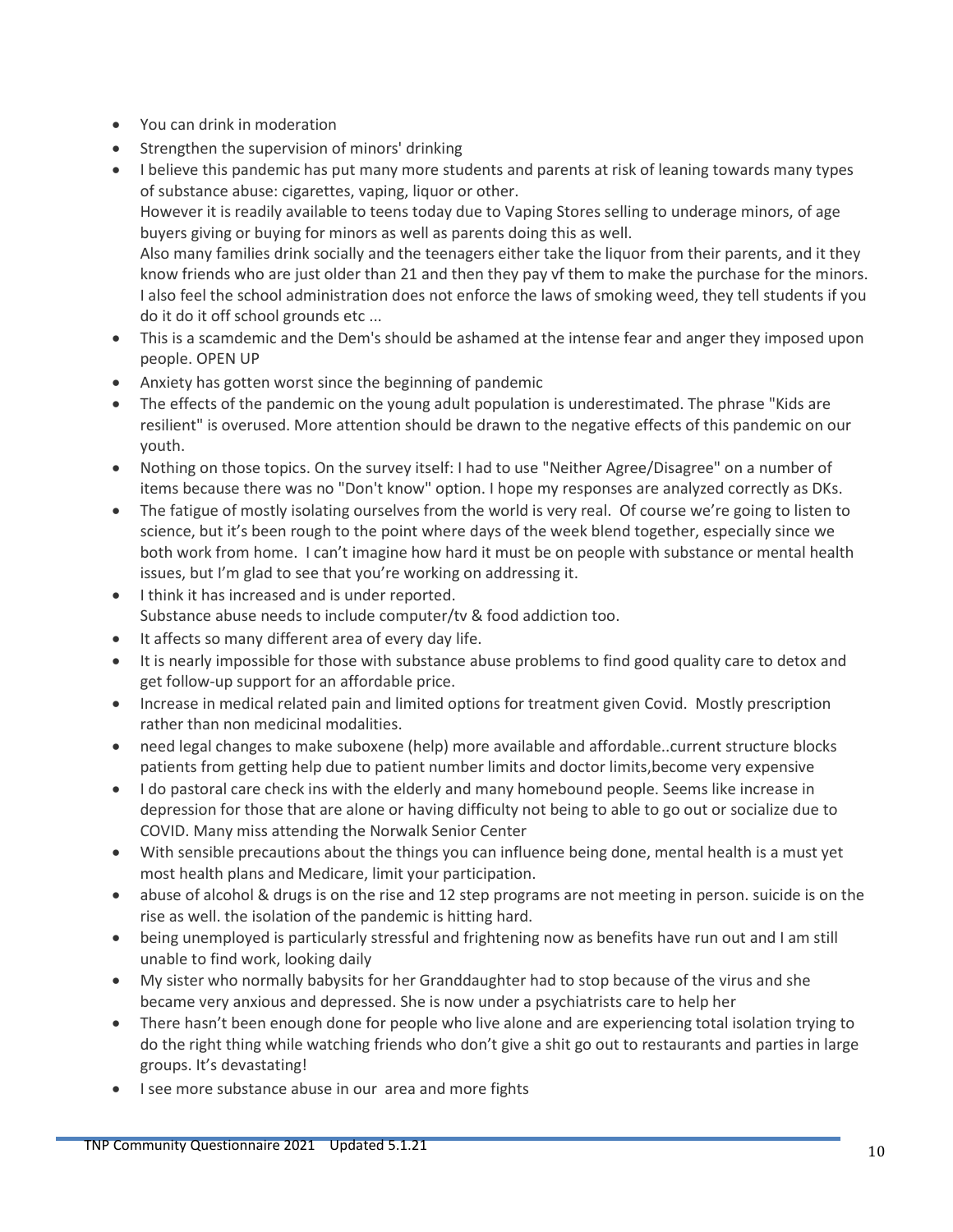- I am a consumer advocate and I fight for the rights of the mentally ill all the time I testify before the State to get funding and I feel like everything fall of deaf ears,
- Due to covid, I ended up working remotely which limited my face to face interaction. the gyms closing impacted my husband's weight. I was also pregnant and had to deal with a lot of stress and anxiety on a different level bc I could not easily see family, have my husband go to any Dr appts and I couldn't celebrate having our first child all bc of covid fear. Even now, I'm forced to really be careful with my first child keeping him away for most people, having anyone hold him quarantine, can't have the out of state in laws visit and going to the stores is hard bc he has to stay home and I have to be extra cautious washing hands, showering and quarantining our purchases.

## **Parent Comments**

**Is there anything else you would like to share with us about your experiences or observations as a parent as it relates to substance use, mental health or the impacts from COVID-19?** 

- Ener más control en las escuelas como revisar periódicamente sus bolsos ,casilleros,etc;sin avisar alos jóvenes. [More controls in the schools like periodic bag checks, desk checks, etc. without notifying the kids.]
- En general a sido un reto para nosotros como Padres y para los maestros y mucho mas para nuestros hijos pero hay que tener pasiensia, informacion y dedicacion para appear a nuestros hijos y ayudarle a superarsen en el dia a dia para sacar de esto todo lo positivo y aprender que todo se puede lograr con positivism. [In general it's been a challenge for us as parents and for the teachers and even more so for our kids but we have to have patience, info & dedication for our kids and help them to succeed day by day to get everything positive out of this and teach them that anything is possible with positivity.]
- No ninguno [no nothing]
- GET THESE CHILDREN BACK TO SCHOOL. My kids are in private schools. thank god. Someone has to lead the nation in the future
- FYI Marijuana is legal for certain conditions and I have my card. My children know that I use it for a health condition and are aware that it is illegal unless prescribed.
- I Constantly check in and speak with my child. I provide support wherever I can with her personal well being and education. I get her to get out, even if it's a drive and have her reach out to family members and do family games and assure she's checking in with friends.
- Watch your child's behavior
- Try to communicate with others
- Caring about her life, spending as much time with her as possible, and taking her to outdoor activities will release some of her pressure
- Try Not to let the children go out at night
- taking her to outdoor activities will release some of her pressure
- The risk of underage drinking
- Observe your child's circle of friends
- Caring about her life, spending as much time with her as possible, and taking her to outdoor activities will release some of her pressure
- Strengthen the supervision of tobacco and alcohol
- To determine if the child had any contact with such a person
- Focus on your child's social circle
- Whether the child's heart is healthy or not